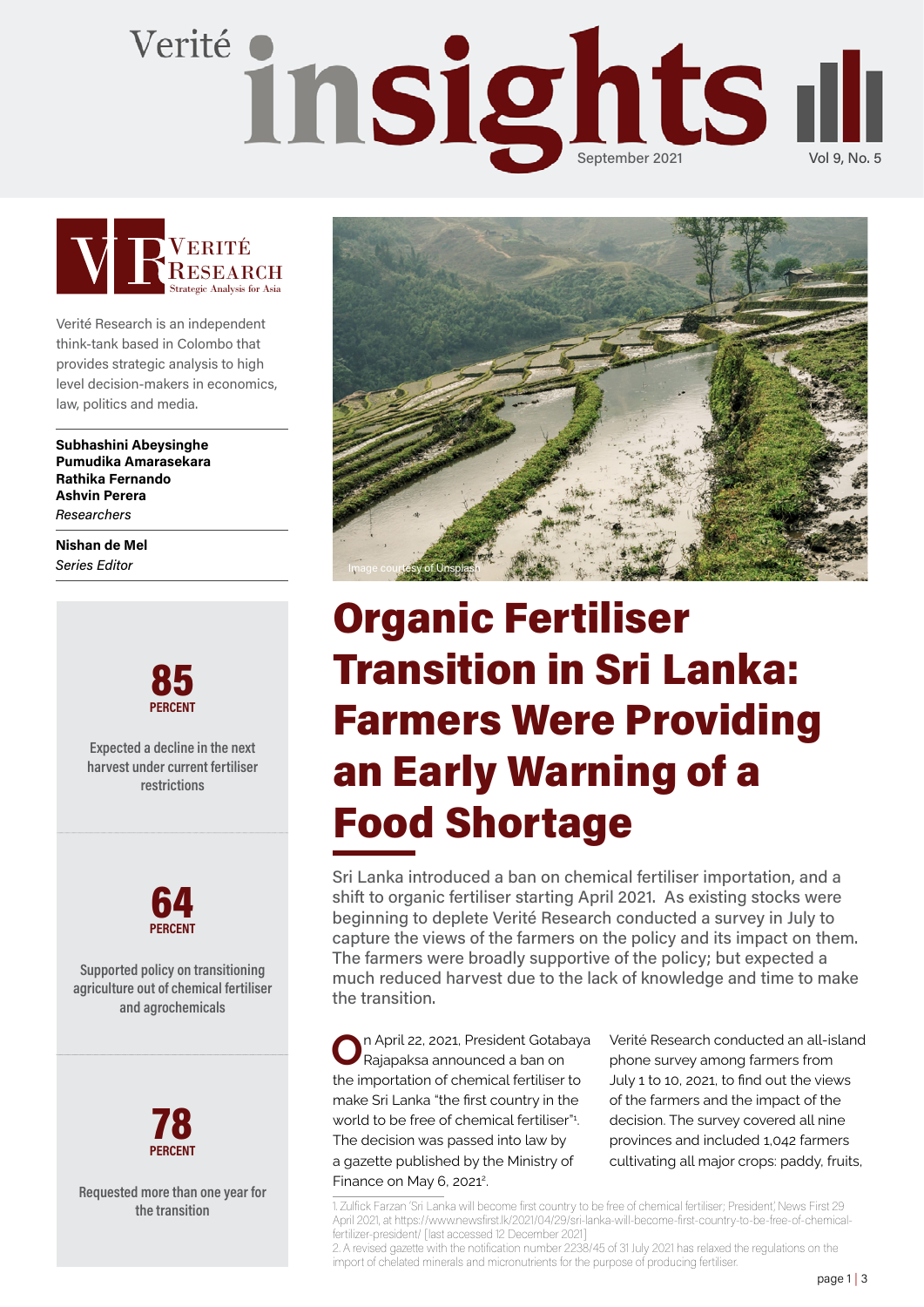vegetables, coconut, tea, minor export crops (spices) and cereal.

The survey had four major findings that were important for the decision-making of the government. (1) farmers were broadly supportive of the government policy to transition to organic fertiliser; however, farmers: (2) expected huge reduction in harvest under current restrictions, (3) lacked knowledge as well as sources of knowledge to transition to organic farming, and (4) wanted more time to make the transition.

The survey findings suggested, overall, that Sri Lankan policymakers should attempt to avert a policy-induced shortage in agriculture output and food production by considering the pragmatic views of the farmers, most of whom are supportive of the government's chemical fertiliser-free agriculture policy. Failing to do so will further aggravate the pains caused by the pandemic.

### Context of the new fertiliser policy

The dependence of farmers on chemical fertiliser was high (according to the survey responses). Over 90% of the farmers surveyed use chemical fertiliser. For a majority of them (76%), chemical fertiliser accounts for more

#### Exhibit 1: Current and future crop reductions

than half of their total fertiliser usage. Paddy farmers who provide the country with rice, its staple food, are the highest users of chemical fertiliser (94%).

### Broad support for the organic fertiliser policy

At the time the survey was done (i.e., two months after the ban was introduced) the support among farmers for the government policy was high. Almost two-thirds agreed that the country should transition into organic agriculture: 64% of the farmers surveyed answered "yes" to the question, "Do you agree that Sri Lanka should transition to 100% organic agriculture?"

#### The majority of the farmers expect the next Harvest to reduce almost by half

Even at the time the survey was conducted, the ban had created a shortage of chemical fertiliser in the market, denying the farmers the required quantity of fertiliser. 63% of farmers surveyed said "yes" when asked in July 2021 whether they were compelled to reduce the quantity of chemical fertiliser used in the current/most-recent cultivation cycle in comparison to normal usage. Nearly half of those surveyed (44%) said that the recent overall reductions

made in chemical fertiliser and/or agrochemicals negatively affected their most-recent harvest.

When asked what they think would be the future impact on harvest/ quantity produced if they could not use chemical fertiliser or agrochemicals, an overwhelming majority (85%) said that they expected a reduction in their future harvest. Half of the farmers surveyed expected the harvest to reduce by more than 40% (Exhibit 1).

### Lack of knowledge and guidance

The survey found that the farmers lacked the necessary knowledge and guidance on chemical fertiliser-free agriculture. While 35% of the farmers believed they had adequate knowledge to cultivate without chemical fertiliser, when that group was probed further, only 23% said they were also aware of the suitable organic alternatives for their crops and only 20% said they also knew how to correctly apply the suitable organic fertiliser (Exhibit 2).

When asked whether they have received guidance/instructions on how to engage in agriculture without using chemical fertiliser or agrochemicals, nearly two-thirds of the farmers (63%) said "no". Over half of the farmers said "no" when asked whether they know